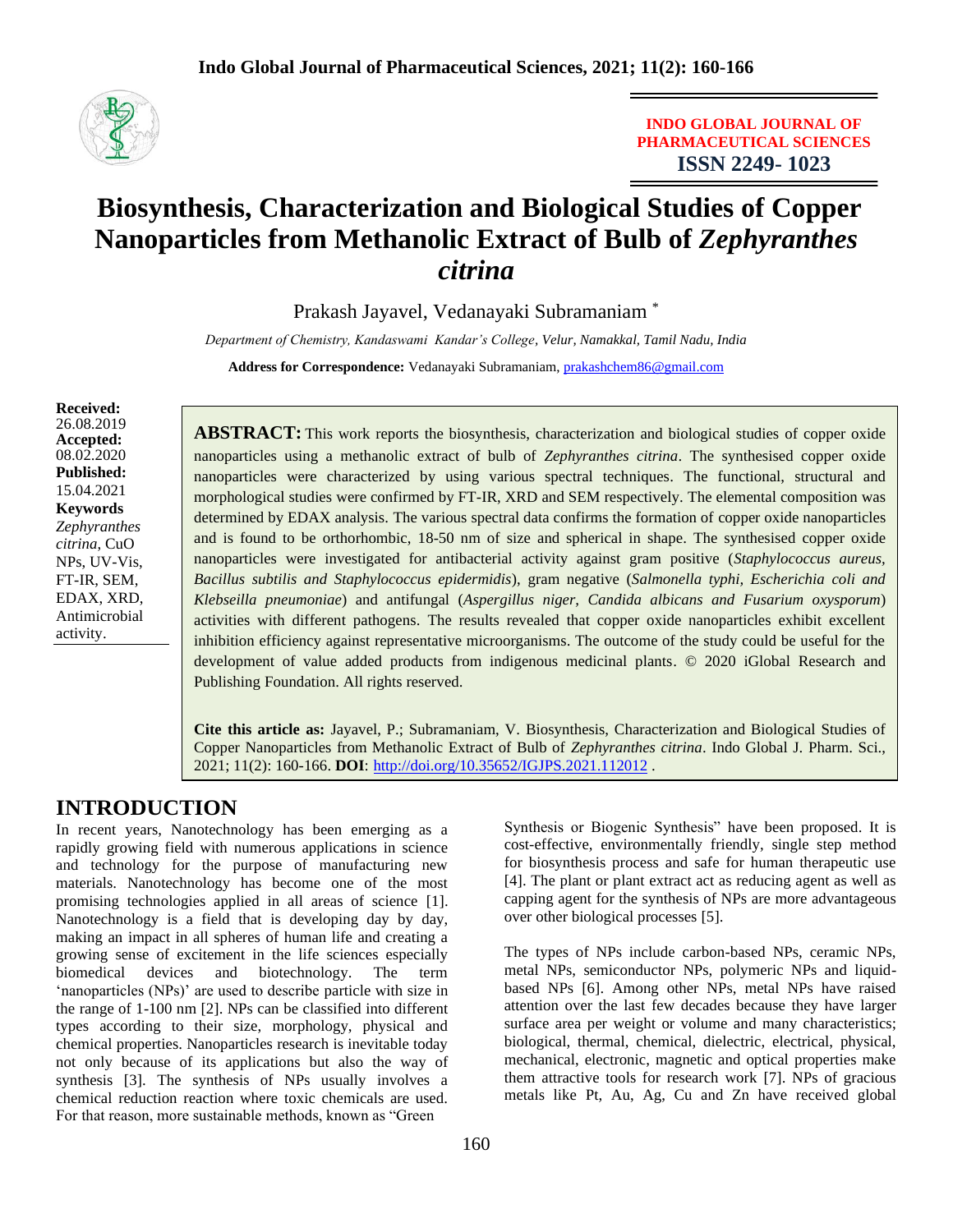attention due to extensive application in biomedical and Physiochemical fields [8].

Copper oxide nanoparticles (CuO NPs) are widely used and have been applied in many consumer products owing to their excellent properties, especially antimicrobial activity and biochemical detection. Natural products play an important role in unearthing and in the progress of copious drugs for the treatment of different types of diseases including cancer [9 and 10]. CuO NPs are less-toxic, high chemical and physical stability and long shelf-life, as compared to the organic antimicrobial agents [11]. CuO NPs received much attention on bioactive applications due to its versatile functions such as catalysis, photoconductivity, photothermal, antimicrobial and biocidal properties [12]. NPs with antimicrobial activity are very advantageous in reducing acute toxicity, lowering cost and overcoming resistance as compared with other prevalent antibiotics [13]. Several metallic materials, including gold, silver, iron and copper NPs are reported to be antimicrobial agents against various bacterial and fungal pathogens [11 and 14].

The main objective of the present study is to synthesis CuO NPs by a green biological route using methanolic extract derived from the bulb of *Zephyranthes citrina.* The synthesized CuO NPs was characterized by different techniques, such as, UV-Visible spectroscopy, fourier infrared (FT-IR) spectroscopy, scanning electron microscopy (SEM), X-ray diffraction (XRD) and energy dispersive X-ray spectroscopy (EDX or EDAX). Furthermore, the antimicrobial activity against bacterial and fungal species was also exhibited by biogenically synthesised CuO NPs.

# **MATERIALS AND METHODS**

### **Materials**

Copper sulphate penta hydrate is of analytical grade and was procured from Merck, India. Representative microorganisms of Gram-positive bacteria (*Staphylococcus aureus, Bacillus subtilis and Staphylococcus epidermidis*) and Gram-negative bacteria (*Salmonella typhi, Escherichia coli and Klebseilla pneumonia*) as well as fungal species (*Aspergillus niger, Candida albicans and Fusarium oxysporum*) were used to evaluate the antimicrobial activity of prepared CuO NPs. All the microorganisms were purchased from Acme ProGen Biotech (India) Private Limited, Salem, Tamil Nadu, India for antimicrobial investigation. The bacterial strains were maintained on Nutrient Broth (NB) at 37˚C and fungi were maintained on Potato Dextrose Agar (PDA) at 28˚C.

### **Collection, authentication and extraction of Plant material**

The plant was collected from the host area of Institution, Paramathi Velur, Namakkal District, Tamil Nadu, India. The plant was identified and authenticated in the Botanical Survey of India (Voucher No.: BSI/SRC/5/23/2018/Tech/1113), Southern Regional Centre, Department of Botany, Agricultural University, Coimbatore. The bulbous plant material was cut into pieces, dried under shade for 15 days, coarsely powdered and stored in air tight container. The

powdered sample of bulb of *Zephyranthes citrina* was successfully extracted in methanol using a Soxhlet apparatus.

## **Biosynthesis of copper oxide nanoparticles (CuO NPs)**

The procedure reported by Mangesh S. Jadhav *et al.*, [15] was followed to synthesis CuO NPs. 100 mL, 1 mM solution of copper sulphate was freshly prepared and stored in an amber color bottle. Then the methanol extract of the bulb was added to 1 mM copper sulphate solution and was kept aside for 24 hrs without shaking. The colour change of the solution from bluish green to blackish brown indicated the formation of CuO NPs and was also confirmed by using UV-Visible spectroscopy.

#### **Characterization of synthesized CuO NPs**

The reduction of metal ions was monitored as a function of wavelength using UV-Visible spectrophotometer (UV-2450, Shimadzu). FT-IR spectroscopy was used to identify the functional group present in the nanoparticles (Thermo Nicoletnexus 670 spectrometer of resolution 4 cm-1 ). The nature of naoparticles can be studied by X-ray diffraction analysis using Shimadzu XRD-6000/6100 model with 30 kV, 30 mA with CuKα radiations at 2θ angle. Morphological analysis of the samples was carried out by using Hitachi S-4500 SEM machine. Elemental analysis of the nanoparticles was performed by a Hitachi S-3400N SEM instrument equipped with thermo EDX attachments.

## **Antimicrobial Activity of synthesized CuO NPs Preparation of Inoculum**

The growth method was performed as follows,

At least three to five well-isolated colonies of the same morphological type were selected from an agar plate culture. The top of each colony was touched with a loop and the growth was transferred into a tube containing 4 to 5 ml of a suitable broth medium, such as tryptic soy broth. The broth culture was incubated at 35<sup>o</sup>C until it exceeded the turbidity of 0.5 McFarland standard [16] (usually 2 to 6 hours).

#### **Well Diffusion Method – Antimicrobial activity**

The antibacterial and antifungal activity of a methanolic bulb extract of *Zephyranthes citrina* was determined by disc diffusion method [17]. Muller- Hinton agar plates were prepared optimally within 15 minutes after adjusting the turbidity of the inoculums suspension. A sterile cotton swab was dipped into the adjusted suspension. The swab should be rotated several times and pressed firmly on the inside wall of the tube above the fluid level to remove excess inoculums from the swab. The dried surface of a Mueller-Hinton agar plate was inoculated by streaking the swab over the entire sterile agar surface. This procedure was repeated by streaking two or more times, rotating the plate approximately  $60^\circ$  each time to ensure an even distribution of inoculums. The rim of the agar was swabbed and sterile 6mm filter paper was placed on the plates and immediately the test sample was added which was dissolved in water or DMSO. The plates were left for 30 min at room temperature to allow diffusion and were incubated at 35˚C for 24 hrs [18 and 19].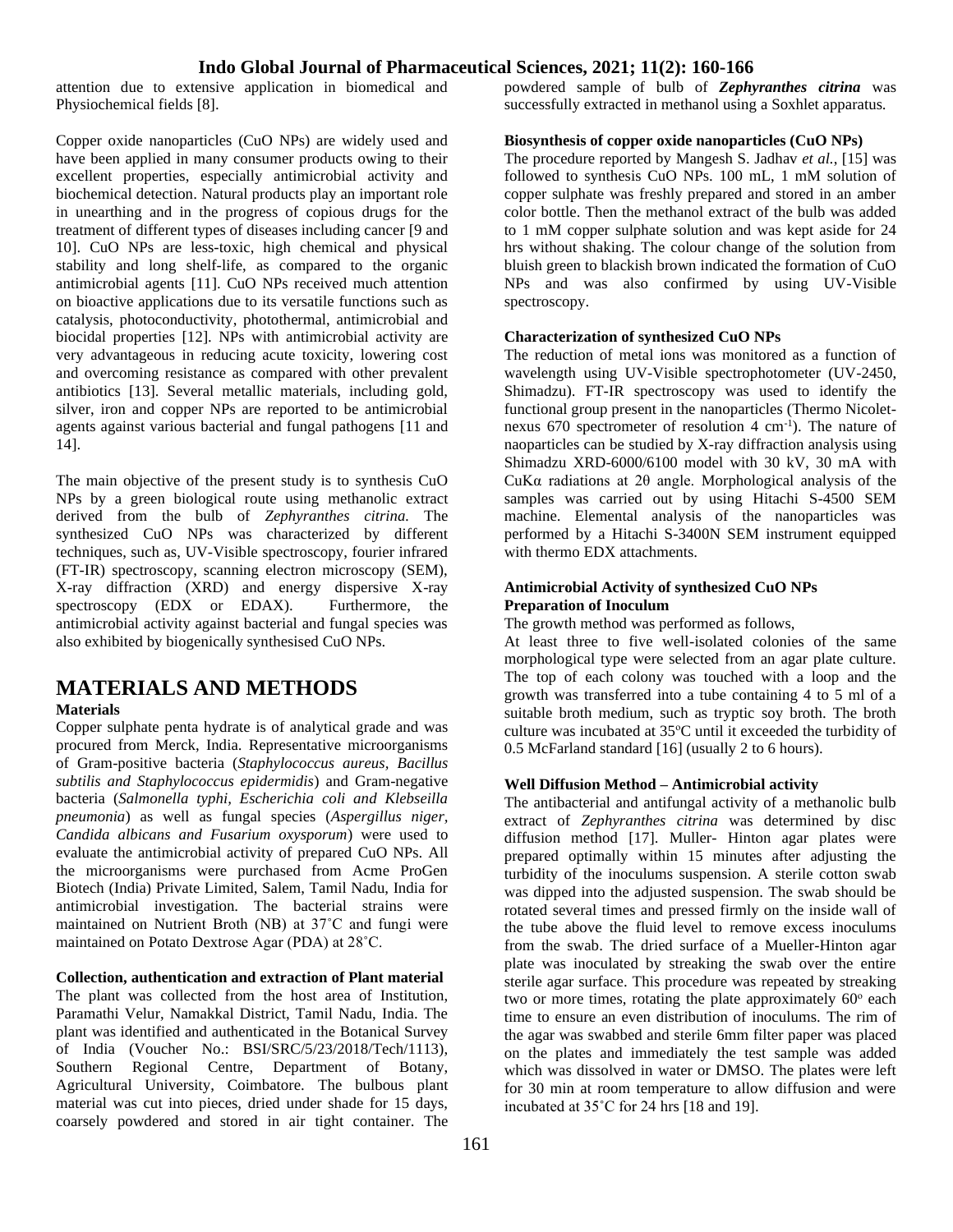# **Indo Global Journal of Pharmaceutical Sciences, 2021; 11(2): 160-166 RESULTS AND DISCUSSION**

## **UV-Visible Spectroscopy**

Green synthesis of copper oxide nanoparticles was characterized by various techniques as reported earlier [20]. The absorption of crude methanolic extract is observed at 298 nm in figure 1. Generally, the metal nanoparticles have free electrons, which give the absorption band due to combined vibration of electrons of metal NPs with light waves. The CuO NPs was synthesized using copper sulphate to initiate the reaction using a crude methanolic extract of bulb of *Zephyranthes citrina*. The colour of the reaction mixture started changing blackish brown after 2 hrs, indicating the generation of CuO NPs which is due to reduction of copper salts during exposure to plant extract, similar to results observed in different extracts from plant sources [21]. The colour change is due to excitation of Surface Plasmon Resonance (SPR). A characteristic and well defined SPR band for CuO NPs is observed at 279 nm. These absorption peaks confirm the formation of corresponding metal nanoparticles of methanolic extract of bulb of *Zephyranthes citrina* and the graph obtained is represented in **Figure 1**.



**Figure 1 UV- Visible spectrum of crude mathanolic extract and CuO NPs of bulb of** *Zephyranthes citrina*

#### **FT-IR Spectral Analysis**

FT-IR measurements were carried out to identify the major functional group of the methanolic extract of bulb of *Zephyranthes citrina* and their possible involvement in the synthesis and stabilization of copper oxide nanoparticles. FT-IR spectra of crude methanolic extract of bulb of *Zephyranthes citrina* and the synthesised CuO NPs from plant extract are shown in **Figure 2**. The spectral data for crude methanolic extract showed several peaks indicating the complex nature of the biological material and also proved that the synthesized nanoparticles are surrounded by plant metabolites [22 and 23].

The characteristics of CuO NPs at 3340.91 cm<sup>-1</sup>, a broad peak shows the presence of N-H stretching from heterocyclic amine group. The peak at  $1662.25$  cm<sup>-1</sup> is due to the presence of C=C stretching of alkenyl group in copper oxide nanoparticles. The sharp peak at  $1096.19 \text{ cm}^{-1}$  shows C-N stretching of primary amine in CuO Nps. The absorption peaks disclose to 775.18 cm-1 indicates the vibration modes of nanoparticles that are reduced and reacts with relevant phytochemicals from the extracts. The peak at  $623 \text{ cm}^{-1}$  indicates the presence of aliphatic C-Halogen compound.



**Figure 2 FT-IR spectra of crude mathanolic extract and CuO NPs of bulb of** *Zephyranthes citrina*

#### **XRD Analysis**

X-ray diffraction (XRD) is one of the most significant and the easiest tool to determine the crystallite characteristics for any compound. The XRD spectrum of CuO NPs is illustrated in **Figure 3**. The d-spacing (interplanar spacing between the atoms) is calculated using Bragg's equation,  $n\lambda = 2d \sin\theta$ . The average crystallite size (D) is calculated by Debye-Scherrer formula and is found to be 20 nm for the most intensive planes of copper oxide NPs.

 $D = K\lambda / \beta \cos\theta$ 

where, K is a numerical constant factor (0.89),  $\lambda$  is the wavelength of X-ray used (1.50406 X  $10^{-10}$  m),  $\beta$  is the full width at half maximum and  $\theta$  is the angle of diffraction.

Based on the XRD spectrum obtained for CuO NPs, the particles are crystalline in nature with a face centered cubic structure. For CuO NPs the major identical peak at 2θ values 21.89, 24.75, 30.51 and 38.38 with respect to (004), (220), (115) and (234) planes of fcc confirms the formation of CuO NPs (JCPDS file No. 771898). The lattice cell parameters are  $a=9.740$ ,  $b=10.58$ ,  $c=16.200$  for end centered with orthorhombic system.



**Figure 3 XRD spectra of CuO NPs**

#### **SEM-EDAX Analysis**

The SEM images provided further insight into the morphology and size details of the nanoparticles. SEM images of CuO NPs are as shown in F**igure 4**, which is obtained from *Zephyranthes citrina* bulb extract. The formation of copper oxide nanoparticles as well as their morphological structure was observed by SEM images. The average particle size of CuO NPs is 18-50 nm calculated by pixel ruler software. The shapes CuO NPs are identified as spherical.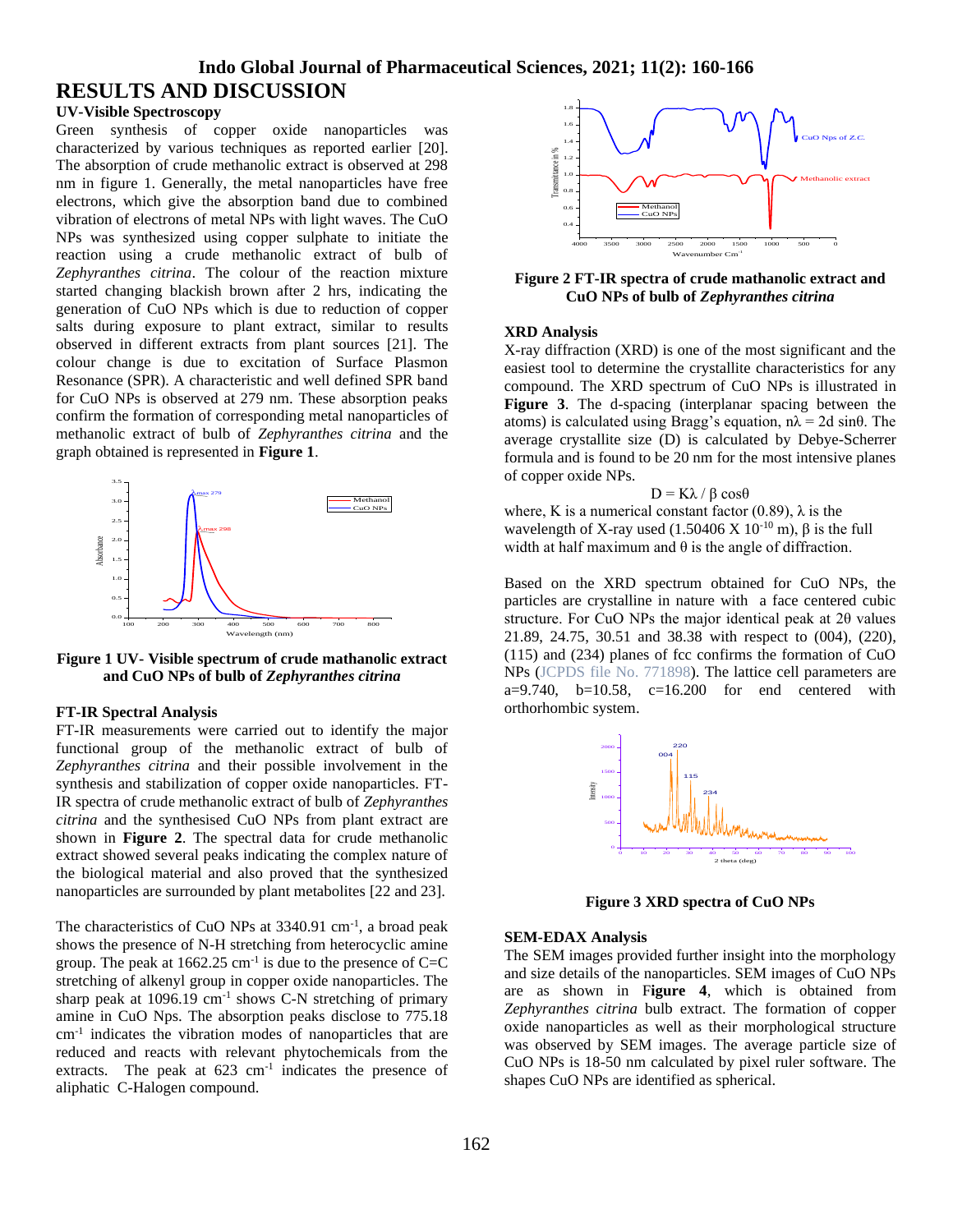

**Figure 4 SEM images of CuO NPs from methanolic extract of bulb of** *Zephyranthes citrina*

EDAX spectrum of nanoparticles helps to identify the elemental composition of the sample. EDAX spectra for synthesized CuO NPs from the methanolic extract of bulb of *Zephyranthes citrina* are shown in **Figure 5**. The report provides information about presence of S, C, O, Cu, In, Hf, K and N from synthesized copper oxide nanoparticles with different percentages. The EDAX spectrum of CuO NPs showed that the presence of copper oxide nanoparticles. From the spectral information, it is concluded that the CuO NPs is reduced by *Zephyranthes citrina* and the presence of carbon content is obtained from phytochemicals which acts as a stabilizing agent.

millimeter with different concentrations (25µl, 50µl, 75µl, 100µl) of synthesized nanoparticles. The nanoparticle inhibition activities measured by the radial diameter of zone are shown in **Table 1**, methanol is used as negative control and Tetracyclin (10mg/ml) as a standard.

The results revealed that increasing the concentrations of CuO NPs, the zone of inhibition also increased against the test bacteria. The NPs attached to the negatively charged cell surface alter the physical and chemical properties of the cell membranes and cell wall and disturb the important functions [24]. Some carboxyl and amine groups present in the nanoparticles can react on the cell surface of gram positive and gram negative bacteria [25]. The control (Methanol) shows nil activity against the tested organisms.

The synthesised CuO NPs show good antibacterial activity with efficient inhibition against the *Staphylococcus aureus, Bacillus subtilis, Staphylococcus epidermidis, Salmonella typhi*, *Escherichia coli, Klebseilla pneumonia.* The liberated Cu<sup>+</sup> ions from nanoparticles are connected with bacterial enzymes which lead to rupture of the bacteria. This is the main reason for the CuO NPs to possess high potential to kill the bacteria. Based on the result obtained, it is concluded that CuO NPs exhibit good inhibition activity against gram negative and gram positive bacteria on the culture plates and the graph is shown in **Figure 7**.



**Figure 5 EDAX spectra of CuO NPs**

## **Antibacterial activity of synthesized CuO NPs**

The antibacterial activities of CuO NPs was investigated with different pathogens of Gram-positive *Staphylococcus aureus, Bacillus subtilis, Staphylococcus epidermidis* and Gramnegative *Salmonella typhi*, *Escherichia coli, Klebseilla pneumonia* bacteria. **Figure 6** shows the zone of inhibition on bacteria against CuO NPs at different concentrations. The present study provides the zone of inhibition measured in



**Figure 6 The inhibition zone of CuO NPs with different concentrations against bacteria**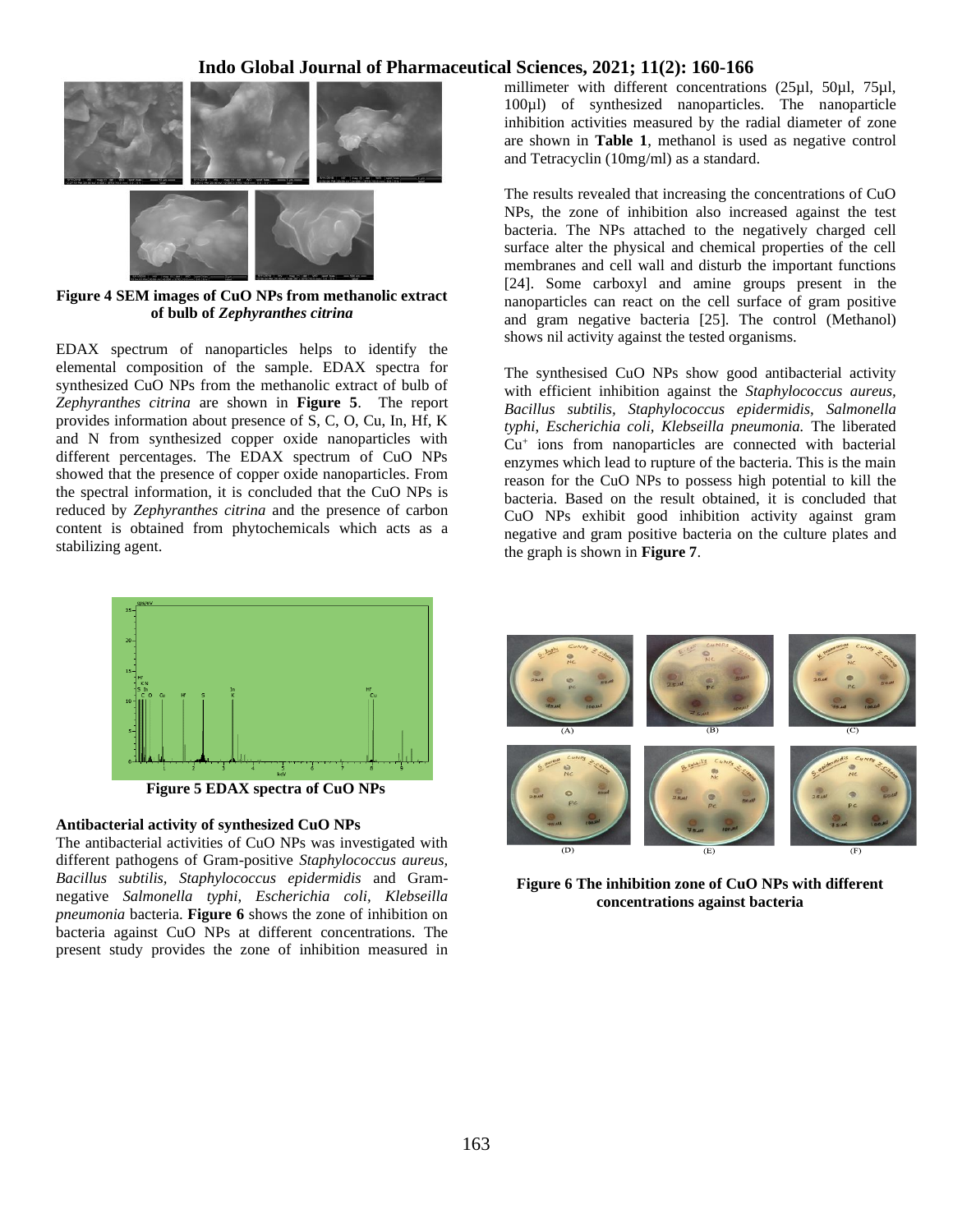|       | <b>Test organisms</b> | Table. 1: Antibacterial activity of CuO NPs from <i>Lephyranthes citrina</i><br>Zone of inhibition (mm) in different concentrations |                |                |             |                                         |  |  |
|-------|-----------------------|-------------------------------------------------------------------------------------------------------------------------------------|----------------|----------------|-------------|-----------------------------------------|--|--|
| S.No. |                       | $25 \mu l$                                                                                                                          | $50 \mu l$     | $75 \mu$ l     | $100 \mu l$ | <b>Standard</b><br>$(10 \text{ mg/ml})$ |  |  |
| 1.    | S. typhi              | 8                                                                                                                                   | 10             | 12             | 13          | 15                                      |  |  |
| 2.    | E. coli               | 8                                                                                                                                   | 9              | $\mathbf{Q}$   | 10          | 11                                      |  |  |
| 3.    | K. pneumoniae         | $\overline{4}$                                                                                                                      | 6              | $\overline{7}$ | 8           | 14                                      |  |  |
| 4.    | S. aureus             | $\overline{7}$                                                                                                                      | 10             | 11             | 12          | 15                                      |  |  |
| 5.    | <b>B.</b> subtilis    | $\overline{7}$                                                                                                                      | 8              | 9              | 10          | 10                                      |  |  |
| 6.    | S.epidermidis         | 5                                                                                                                                   | $\overline{7}$ | 8              | 9           | 15                                      |  |  |

**Indo Global Journal of Pharmaceutical Sciences, 2021; 11(2): 160-166 Table. 1: Antibacterial activity of CuO NPs from** *Zephyranthes citrina*



**Figure 7 Zone of inhibition efficiency of CuO NPs**

#### **Antifungal activity of synthesized CuO NPs**

The fungal activities of CuO NPs were investigated with *Aspergillus niger, Candida albicans* and *Fusarium oxysporum.* In the present study, the antifungal activity of the CuO NPs synthesized from the methanolic extract of bulb of *Zephyranthes citrina* and the zone of inhibition efficiency of CuO NPs is shown in **Figure 8** and the activities are reported in **Table 2**. Antifungal activities of CuO NPs are illustrated in the graphical **Figure 9**.

The CuO NPs are highly reactive against the fungus. The antifungal activities of the synthesized metal nanoparticles were measured at different concentrations (25µl, 50µl, 75µl, 100µl). Methanol was used as a negative control and Kanamycin used as a standard. The control (Methanol) shows nil activity against the fungal pathogens tested. *Aspergillus niger* showed nil efficiency at 25µl concentration, whereas *Fusarium oxysporum* and *Aspergillus niger* indicates 7 mm zone of inhibition at 100µl. From the results obtained, it is shown that the *Candida albicans* show highest inhibition efficiency of 11 mm.



**Figure 8 The inhibition zone of CuO NPs with different concentrations against fungi**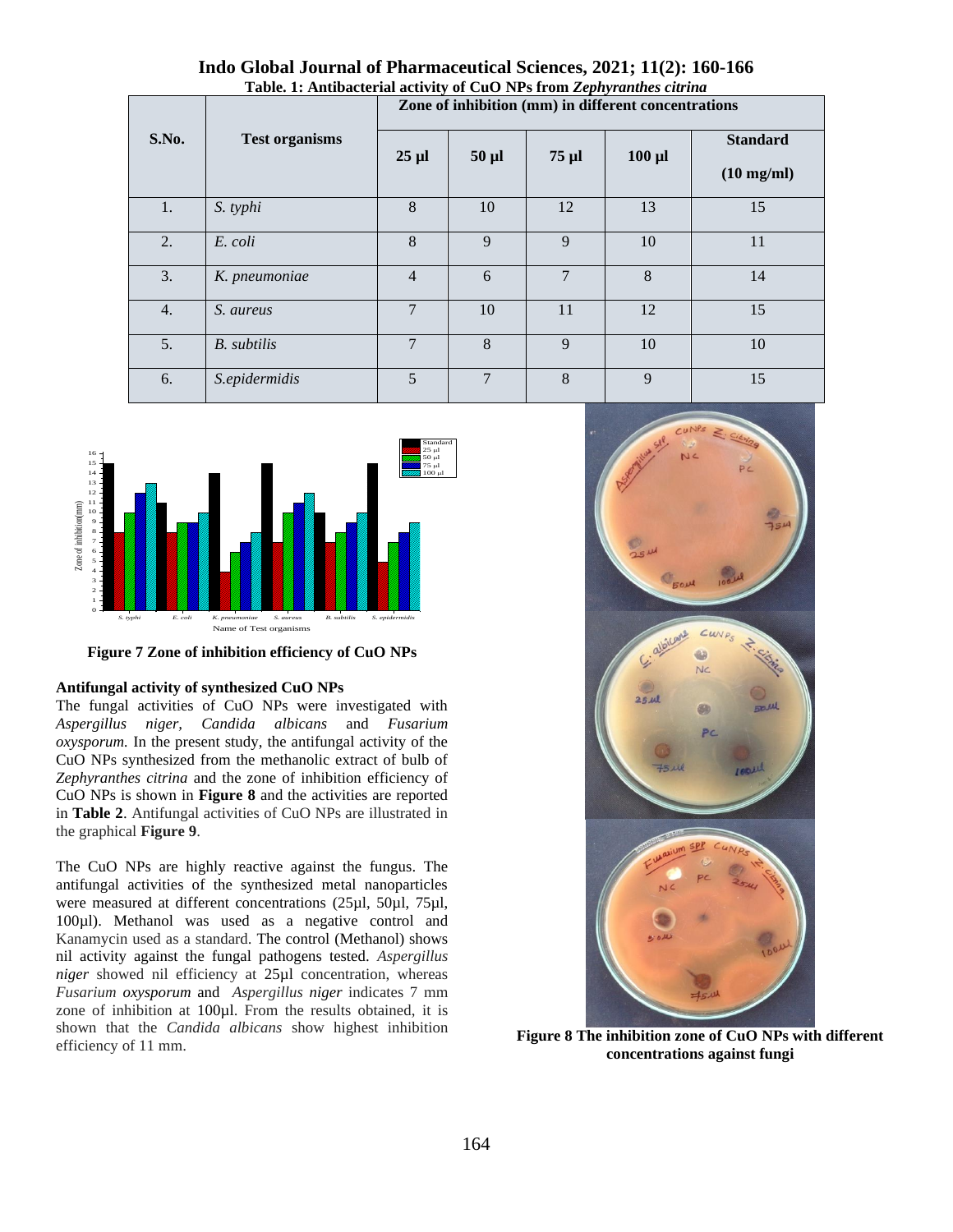**Table 2: Antifungal activity of CuO NPs from**  *Zephyranthes citrina*

| S.No. | <b>Test</b><br>organisms | Zone of inhibition in (mm)<br>different concentration |                |          |                  |                              |  |
|-------|--------------------------|-------------------------------------------------------|----------------|----------|------------------|------------------------------|--|
|       |                          | 25<br>μl                                              | 50<br>μl       | 75<br>μl | <b>100</b><br>μl | <b>Standard</b><br>Kanamycin |  |
| 1.    | Aspergillus<br>niger     | 1                                                     | $\overline{4}$ | 7        | $\overline{7}$   | 8                            |  |
| 2.    | Candida<br>albicans      | 6                                                     | 9              | 10       | 11               | 16                           |  |
| 3.    | Fusarium<br>oxysporum    | $\overline{4}$                                        | 5              | 6        | $\overline{7}$   | 8                            |  |



#### **Figure 9: Zone of inhibition efficiency of CuO NPs**

## **CONCLUSION**

The methanolic extract of bulb of *Zephyranthes citrina* was successfully utilized for the green synthesis of CuO NPs. The biosynthesised CuO NPs from plant material were characterized by various spectral techniques and confirmed that CuO NPs is orthorhombic in nature. The particles are identified with spherical shape and high stability. The biosynthesised CuO NPs are also investigated by antibacterial activity for Gram-positive and Gram-negative bacteria and antifungal activity. The results revealed that the CuO NPs show potential antimicrobial activity against the selected microorganisms. This biosynthesis approach appears to be a cost effective, non-toxic, eco-friendly and alternative to the conventional microbiological, physical and chemical methods. Hence, the synthesised CuO NPs may be used as prospective for biological mediator on microorganism.

# **ACKNOWLEDGEMENT**

Not declared.

# **CONFLICT OF INTEREST**

There is no conflict of interest regarding the research article.

**DATA AVAILABILITY** 

## Not declared.

# **FUNDING SOURCE**

No external funding source has been declared.

## **REFERENCES**

- 1. Sasikala, A., Linga Rao, M., Savithramma, N. and Prasad, TNVKV. Synthesis of silver nanoparticles from stem bark of *Cochlospermum religiosum* (L.) Alston: an important medicinal plant and evaluation of their antimicrobial efficacy. Appl. Nanosci., 2014; 5: 827-835.
- 2. Parida, U., Bindhani, B. and Nayak, P. Green synthesis and Characterization of Gold nanoparticles using Onion *(Allium cepa)* extract. World Journal of Nano Science and Engineering, 2011; 1(4): 93-98.
- 3. Gopinath, V., Mubarak Ali, D., Priyadarshini, S., Priyadharsshini, NM., Thajuddin, N. and Velusamy, P. Biosynthesis of silver nanoparticles from *Tribulus terrestris* and its antimicrobial activity, a novel biological approach. Colloids and Surfaces. B: Biointerfaces, 2012; 96: 69-74.
- 4. Haytham, MM. Ibrahim. Green synthesis and characterization of silver nanoparticles using banana peel extract and their antimicrobial activity against representative microorganisms. Journal of Radiation Research and Applied Sciences, 2015; 8(3): 265-275.
- 5. Valli, JS. and Vaseeharan, B. Biosynthesis of silver nanoparticles by *Cissus quadrangularis* extracts. Materials Letters, 2012; 82:171-173.
- 6. Joao Conde., Goncalo Doria. and Pedro Baptista. Noble metal nanoparticles Application in Cancer. Journal of Drug Delivery, 2012; 751075: 1-12.
- 7. Khan, I., Saeed, K. and Khan, I. Nanoparticles: Properties, applications and toxicities. Arabian Journal of Chemistry, 2017; 12(7): 908-931.
- 8. Ahmadi, SJ., Outokesh, M., Hossseinpour, M. and Mousavand, T. A simple granulation technique for preparing high-porosity nano copper oxide (II) catalyst beads. Particuology, 2011; 9(5), 480-485.
- 9. Olaku, O. and White, JD. Herbal therapy use by cancer patients: a literature review on case reports. Eur.J.Cancer, 2011; 47: 508- 514.
- 10. Dias, DA., Urban, S. and Roessner, U. A historical overview of natural products in drug discovery, Metabolites, 2012; 2: 303- 36.
- 11. Das, D., Nath, BC., Phokon, P. and Dolui, SK. Synthesis and evaluation of antioxidant and antibacterial behavior of CuO nanoparticles. Colloids and Surfaces. B: Biointerfaces, 2013; 101: 430-433.
- 12. Perreault, F., Melegari, SP., Da Costa, CH., De Oliveira Franco Bossetto, AL, Popovic, R. and Matias, WC. Genotoxic effects of copper oxide nanoparticles in Neuro 2A cell cultures. Sci. Total Environ., 2012; 441: 117-124.
- 13. Weir, E., Lawlor, A., Whelan, A. and Regan, F. The use of nanoparticles in antimicrobial materials and their characterization. Analyst, 2008; 133(7): 835-845.
- 14. Dhayalan, M., Dension, MIJ., Ayyar, M., Gandhi, NN., Krishnan, K. and Abdulhadi, B. Biogenic synthesis, Characterization of gold and silver nanoparticles from *Coleus forskohlii* and their clinical importance. J. Photochem. Photobiol. B. Biol., 2018; 183: 251-257.
- 15. Mangesh S Jadhav., Sameer Kulkarni., Prasad Raikar., Delicia A Barretto., Shyam Kumar Vootla. and Raikar, US. Green